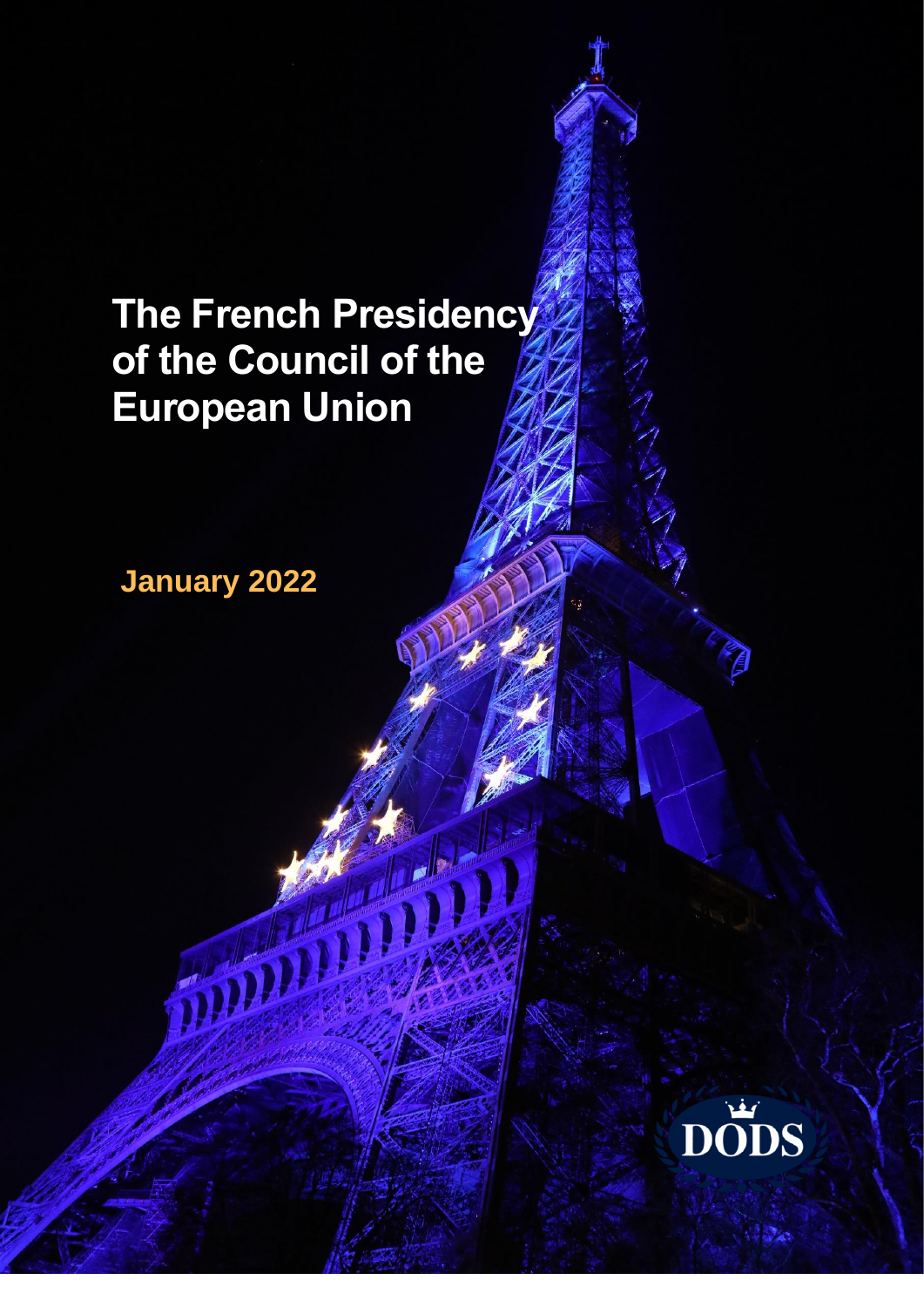## **Contents**

| <b>Introduction</b> 3                                |  |    |
|------------------------------------------------------|--|----|
| French presidency of the EU – priorities and plans 3 |  |    |
| Key figures of the French presidency of the EU       |  |    |
| Events held in France between January and June 2022  |  | 10 |

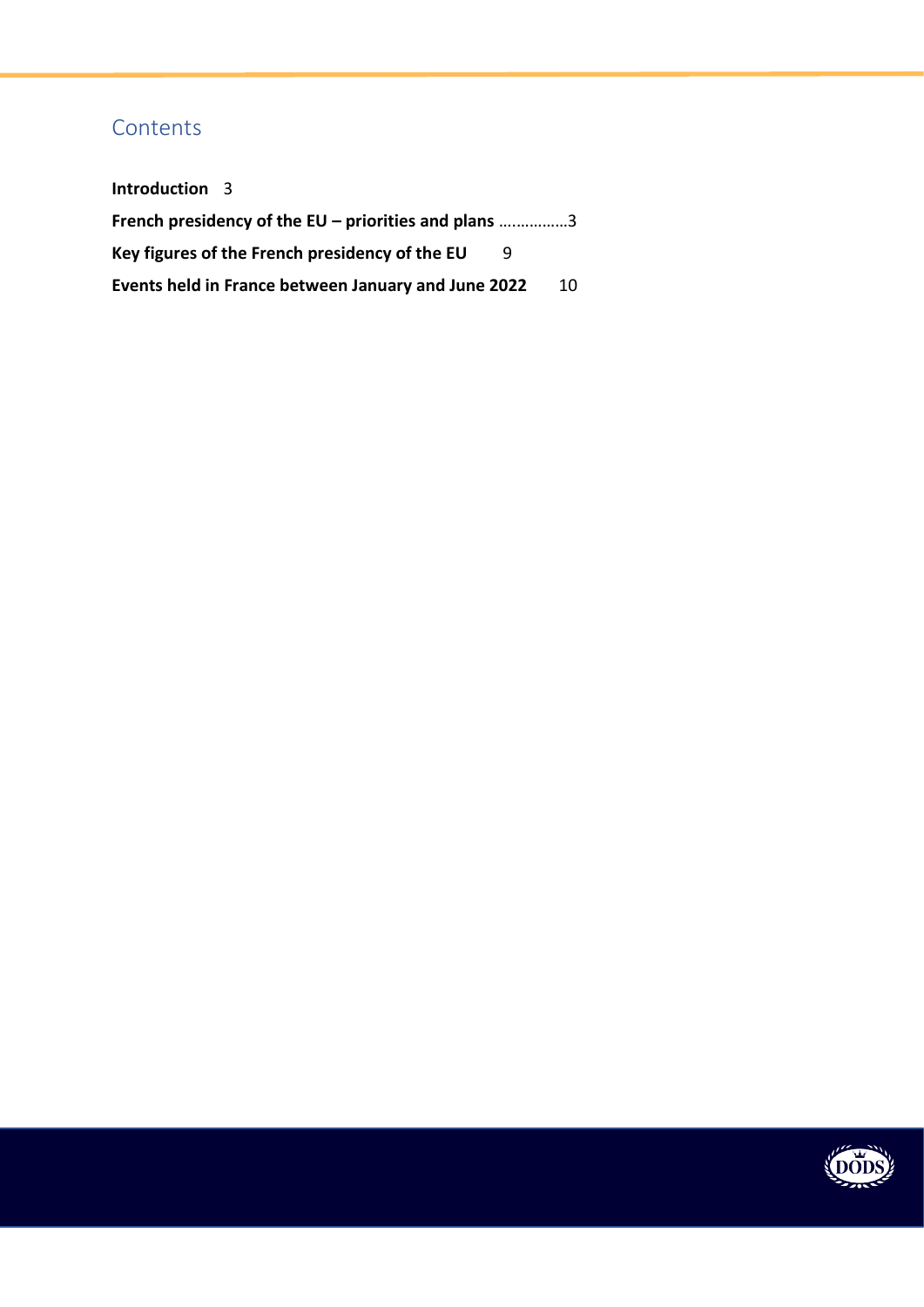## <span id="page-2-0"></span>Introduction

France's presidency of the Council of the European Union in the first six months of 2022 should be an exciting and invigorating period for the 27-nation bloc. It is the first time in 14 years that France, the continent's second largest economy, leading military power and a founding member of the EU, has held this position. France is also led by a staunchly pro-EU president, Emmanuel Macron, who is well known for his energetic approach to policy.

However, the EU faces a range of significant policy challenges. Soaring energy prices have raised questions about the cost of living, the EU's energy policies and dependencies, and its net zero ambitions; the Covid-19 pandemic continues to weigh on European health systems and economies; the European Commission is at odds with Hungary and Poland over rule of law issues; the relationship with the UK since Brexit remains tricky; and a Russian troop build-up on the border with Ukraine has put NATO and the EU's eastern member states on edge. France's EU presidency also comes at a crucial and uncertain juncture in its domestic politics, with the country due to hold presidential elections in April that are being contested by several Eurosceptic candidates. The country may have a new president—with different views on the EU—by the time it wraps up its EU presidency.

Although Paris has drawn up the EU's agenda for the next 18 months in concert with the Czech Republic and Sweden, Macron has said the French priorities are climate change, digital transformation, and security. Speaking in the European Parliament in Strasbourg on 19 January, the French president evoked the spirit of former French foreign minister Robert Schuman, whose 1950 declaration paved the way for a European supranational institution that would eventually develop into the EU: "*Today, it is up to our generations to renew our Europe to fulfil its promises of democracy, progress and peace. Collectively, we have provided the tools to make our Europe a democratic, cultural, and educational power and a power of the future, and a balancing power… we need to rediscover the sense of unity and the taste for the long-term, ultimately daring, and the sense of what Robert Schuman called creative efforts, without invective, divisions, prohibitions or tricks*."

This Dods Political Intelligence report outlines the French agenda for the EU and provides stakeholder reaction and recommendations. It also sets out the views on the EU of the leading candidates in the French presidential elections and concludes with a list of French political figures who will play a key role during the EU presidency and events scheduled to take place in France over the period.

## <span id="page-2-1"></span>French presidency of EU – priorities and plans

France agreed its overarching priorities for the EU with the Czech Republic and Sweden—who will hold the rotating presidency for the following two six-month periods, in keeping with the system of member states operating in groups of three. The trio [set out](https://presidence-francaise.consilium.europa.eu/media/l5fjwokc/trio-programme.pdf) the following four themes to guide their work over the next 18 months, which were approved by the EU's General Affairs Council 14 December, 2021:

• **To protect the citizens and freedoms** by focusing on respecting and protecting European values such as democracy, rule of law, gender equality, and on strengthening the Schengen area and the EU's common asylum and migration policy

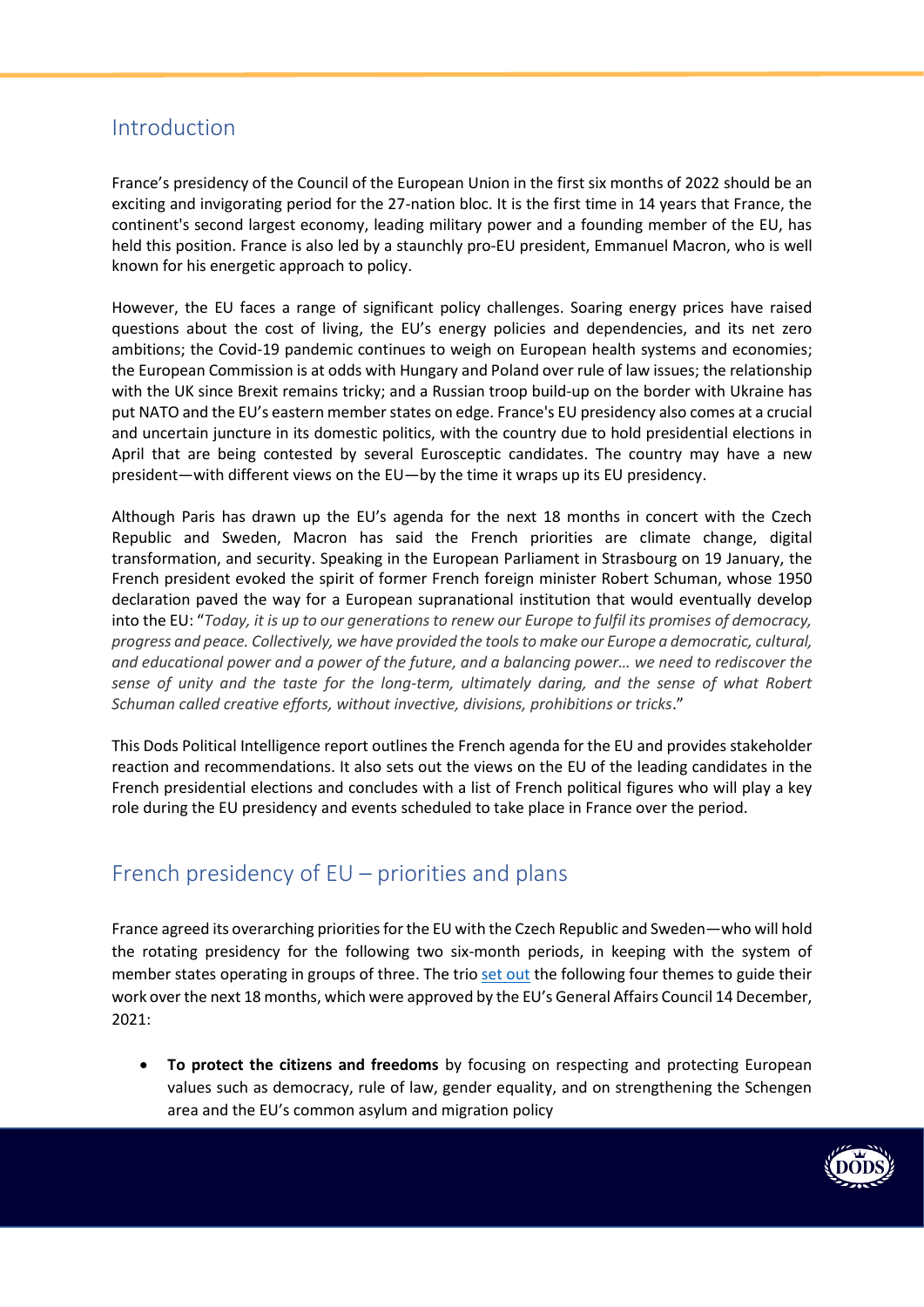- **To promote a new growth and investment model for Europe**, based on sustainable green growth and strengthening the EU's industrial and digital sovereignty
- **To build a greener and more socially equitable Europe** that better protects the health of Europeans
- **A global Europe** that promotes multilateralism and renewed international partnerships and adopts a shared vision among the 27 member states on strategic threats

The trio also reiterated their determination to continue the fight against the COVID-19 pandemic and its "economic and social consequences."

**Macron** [presented](https://www.elysee.fr/emmanuel-macron/2021/12/09/presentation-de-la-presidence-francaise-du-conseil-de-lunion-europeenne) the specific programme of the French Presidency of the Council on 9 December, 2021. Under the slogan "*Recovery, power, belonging* ", he [announced](https://presidence-francaise.consilium.europa.eu/media/qh4cg0qq/en_programme-pfue-v1-2.pdf) three major ambitions: "*A more sovereign Europe, a new European model of growth, and a human Europe*", an[d planst](https://www.elysee.fr/admin/upload/default/0001/12/26ab8ecefe7127e8fd3100f18dc4a38a16d47e69.pdf)o focus on three specific areas of European legislation:

- The Digital Service Act and Digital Markets Act
- Carbon pricing at EU borders for imported products
- EU minimum wage

The [Conference on the Future of Europe,](https://futureu.europa.eu/?locale=en) a forum for EU citizens to debate and put forward ideas on the future direction of the bloc, will also play an important role in the French presidency. The initiative is due to close in spring, and conclusions are due to be presented later in 2022.

On 19 January the French president delivered a speech in the European Parliamen[t setting](https://www.elysee.fr/emmanuel-macron/2022/01/19/discours-du-president-emmanuel-macron-devant-le-parlement-europeen) out further detail on France's aims in the following five priority areas :

#### **Developing EU health policy in the context of the COVID-19 pandemic**

The French presidency aims to conclude negotiations on the legislative package on "*Building a European Health Union*". France plans to support the establishment of the European Health Emergency preparedness and Response Authority (HERA), as well as an Important Project of Common European Interest (IPCEI) to reinforce the EU's industrial policy in the health sector.

The French presidency has also reaffirmed its commitment to drive forward European coordinated efforts to combat the COVID-19 epidemic and strengthen the EU's vaccine production capacities and continue work on setting up an international treaty to combat pandemics.

The French government also aims to initiate negotiations on topics such as the development of digital health, the revision of the EU's pharmaceutical legislation and the revision of the directives on the safety and quality of human blood, tissues, and cells.

It has also said it aims to step-up efforts in the prevention and fight against cancer, antimicrobial resistance, and the mental health of vulnerable young people.

#### **Improving sovereignty and food self-sufficiency in the agribusiness sector**

On agribusiness, France aims to "*encourage discussions on reciprocal environmental and health production standards for European products and products imported from third countries*". The French

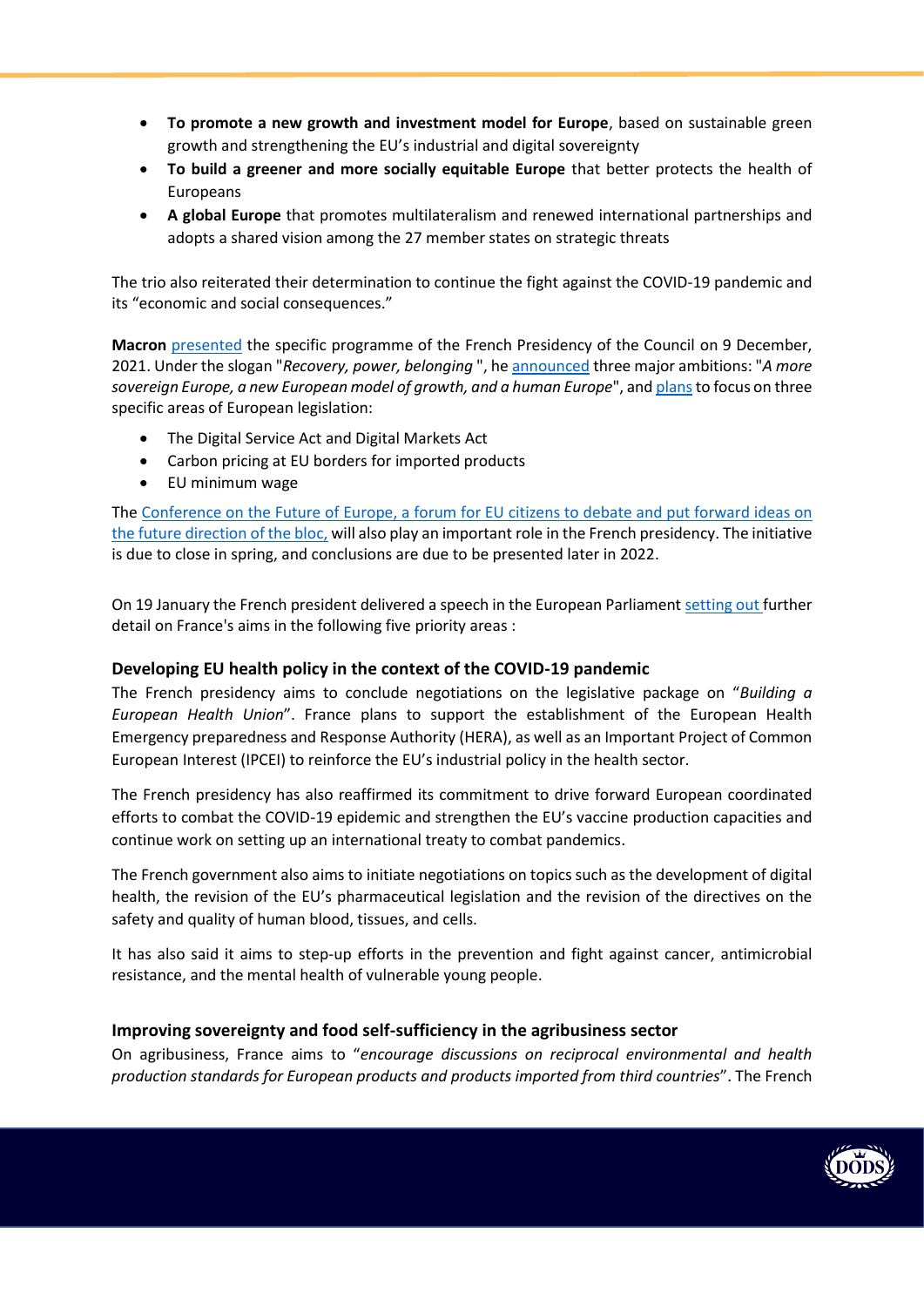presidency intends to work on the introduction of "*recognised low-carbon labels Europe-wide*" and to start debate on the revision of the Sustainable Use of Pesticides Directive (SUD).

In addition, the presidency aims to "*take forward work on the proposal for a regulation on statistics on agricultural input and output; work on revising European legislation on geographical indications; and work on revising the EU's agricultural product promotion policy*".

Furthermore, the French government has said it wants to pay particular attention to the prevention and control of highly pathogenic avian influenza, the experience sharing regarding farm animal welfare and the developments of the Plant Health Law.

#### **Finding a balance between renewable and nuclear energy**

The French presidency of the EU aims to "*speed up the development of renewable energy, encourage energy saving and increase energy efficiency in the EU, in particular by accelerating the pace of building renovation and promoting the use of decarbonised energy sources*". To that end France will look to accelerate discussions on the renewable energy and energy efficiency directives and begin the revision of the Directive on the energy performance of buildings.

The Presidency also said it would ensure that *"EU regulations remain consistent with the development of nuclear energy".*

In relation to the "*gas package*", the French presidency plans to revise the regulation on conditions for access to decarbonised gas transmission networks, as well as the directive regulating decarbonised gas markets. Discussions on the proposal for a regulation on methane emissions in the energy sector are also scheduled.

#### **Developing efficient and greener mobility**

In the transport sector, the French presidency plans to advance the Sustainable and Smart Mobility Strategy.

The negotiations of the proposal for the Alternative Fuels Infrastructure Regulation (AFIR), the proposal for the "FuelEU Maritime" regulation and the proposal for the "ReFuelEU Aviation" regulation will also be prioritized.

The French presidency also wants to pursue the reform of the single European sky regulations, and to monitor the negotiation of air agreements with non-EU countries.

Moreover, the Presidency wants to begin the review of the Regulation on Union guidelines for the development of the trans-European transport network (TENT) and the revision of the Intelligent Transport Systems Directive.

#### **Expanding the EU circular economy**

To advance the circular economy, the French presidency aims to make progress on negotiations on the Batteries Regulation and promote the reuse and recycling of waste within the internal market as well as the revision of the Regulation on transboundary waste shipments. It also wants to begin negotiations on the "*Sustainable Products Initiative*".

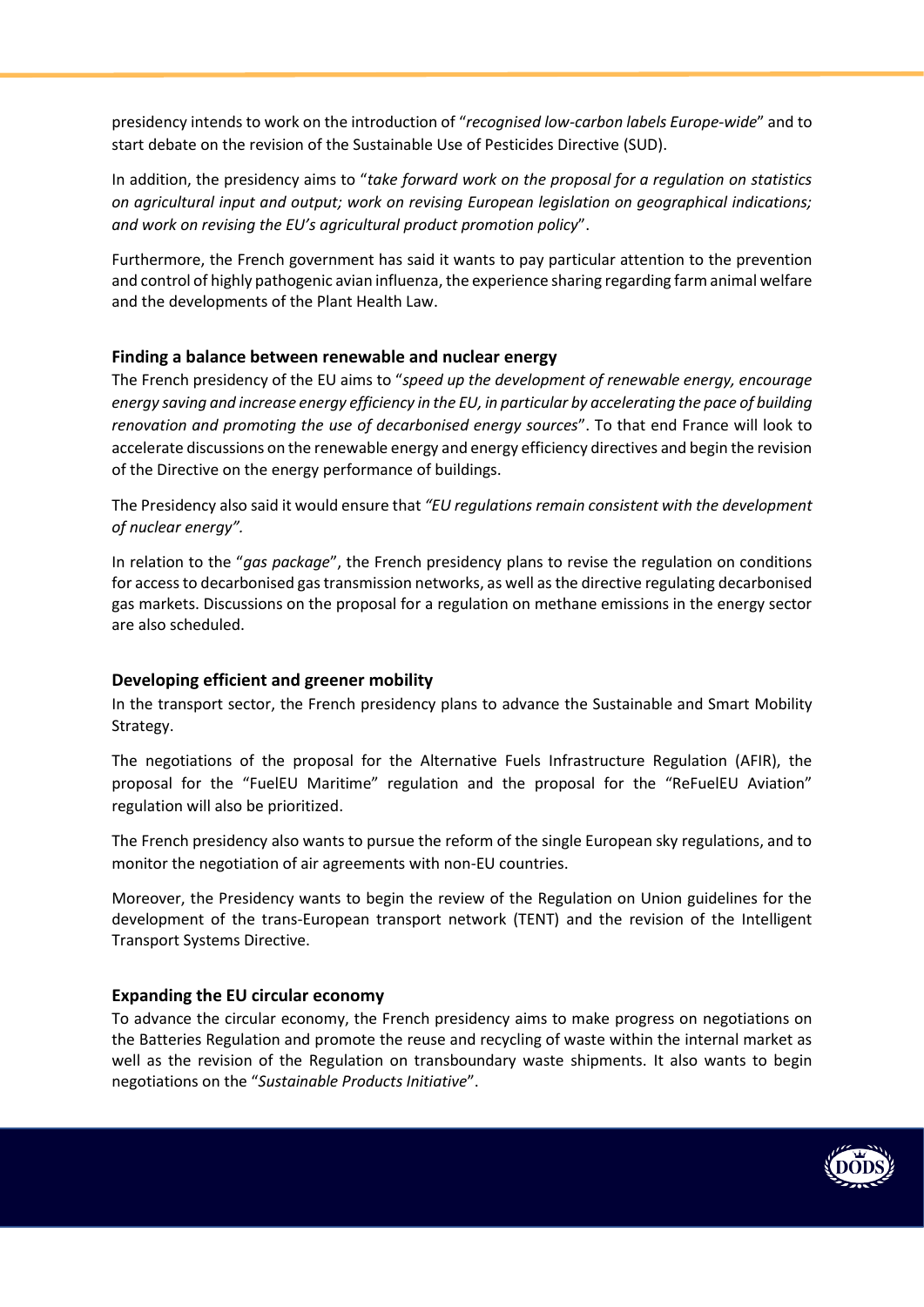### Stakeholder reactions and recommendations

**Réseau Action Climat France** [affirmed](https://reseauactionclimat.org/une-presidence-francaise-du-conseil-de-lunion-europeenne-pour-le-climat-oui-mais-comment/) (6/1/22): "*President of the EU Council, France has the capacity to push for strong proposals and ambitious compromises on the Green Deal, to meet or exceed the EU's climate target of reducing emissions by at least 55% by 2030.***"**

In a joint open letter (28/7/21), several big-name French companies, including EDF, Airbus and Group ADP, [proposed](https://www.equilibredesenergies.org/wp-content/uploads/2021/07/Lettre-ouverte-Presidence-francaise-du-Conseil-de-l-UE-medias.pdf) multiple priorities for the energy transition and green growth in Europe. They highlighted the importance of reducing greenhouse gas emissions (rather than energy efficiency) to move towards decarbonization. They also said the decarbonization of buildings and the deployment of clean and connected mobility were a priority, as well as the development of hydrogen, the carbon tax, and the improvement of energy efficiency.

The French Union **Fédération Nationale des Travaux Publics (FNTP)** [highlighted](https://www.fntp.fr/presse/communiques-de-presse/presidence-francaise-du-conseil-de-lunion-europeenne-les-axes) (14/1/22) two main directives to push forward in the field of public works*: "The review of the Regulation on Union guidelines for the development of the trans-European transport network (TENT) and the revision of the Construction Products Regulations*".

Commenting on the energy transition proposals, **UFC Que Choisir** [recommended](https://www.quechoisir.org/action-ufc-que-choisir-presidence-francaise-du-conseil-de-l-ue-l-ufc-que-choisir-publie-sa-feuille-de-route-n97636/) (6/1/22) that "*France must work towards the introduction of an obligation of result for professionals in terms of the performance of energy renovation work in housing, as well as fairer taxation of energy to promote the energy transition."* The NGO also [stated](https://www.quechoisir.org/action-ufc-que-choisir-presidence-francaise-du-conseil-de-l-ue-l-ufc-que-choisir-publie-sa-feuille-de-route-n97636/)*: "The French Presidency must defend an ambitious European reparability index and enable the fastest possible European implementation of the sustainability index for household appliances and the environmental score for food."*

Its European counterpart, **The European Consumer Organization (BEUC)** [published](https://www.beuc.eu/press-media/news-events/french-presidency-eu-what-stake-consumers) (16/12/21) a series of recommendations to the Presidency calling for a strong focus on consumers. In this respect, **BEUC** highlighted several key legislative files for them, including the General Product Safety Regulation, the Consumer Credit directive and the digital markets / digital services acts.

**BusinessEurope,** the largest Brussels-based business group, has [called](https://www.businesseurope.eu/publications/paris-declaration-businesseuropes-council-presidents) (26/11/21) for a focus on restoring Europe's economy and "*combatting the complexity of EU proposals that is hampering the development of the millions of small, medium-sized and large European enterprises*". In this respect, the organisation called upon the Presidency to ensure that European companies can compete equally at the global level.

**Corporate Europe Observatory**, the non-profit research and campaign group, released a highly critical [report](https://corporateeurope.org/en/under-influence-distorted-priorities) (20/12/21) on the priorities of the French presidency of the EU, arguing that it "*has been prepared in close collaboration with the French corporate sector, and is setting a policy agenda that strongly reflects business demands*".

The **Confédération Générale de l'Encadrement – GCG (CFE-CGC)** [said](https://www.cfecgc.org/actualites/que-peut-on-attendre-de-la-presidence-francaise-de-lue) (22/12/2021) that the French EU presidency was eagerly awaited, but added "*the exercise will be complicated by the [domestic] political context, but everything is not a foregone conclusion*" and noted there may be a "*favourable alignment of the planets*" as France was also leading various other pan-European organisations at the same time, such as the European Trade Union Confederation (ETUC).

The **Confédération Générale de l'Encadrement – GCG (CFE-CGC)** [concluded](https://www.cfecgc.org/actualites/que-peut-on-attendre-de-la-presidence-francaise-de-lue) (22/12/2021): « *Ambitions displayed... but limited to the first half of the semester»*

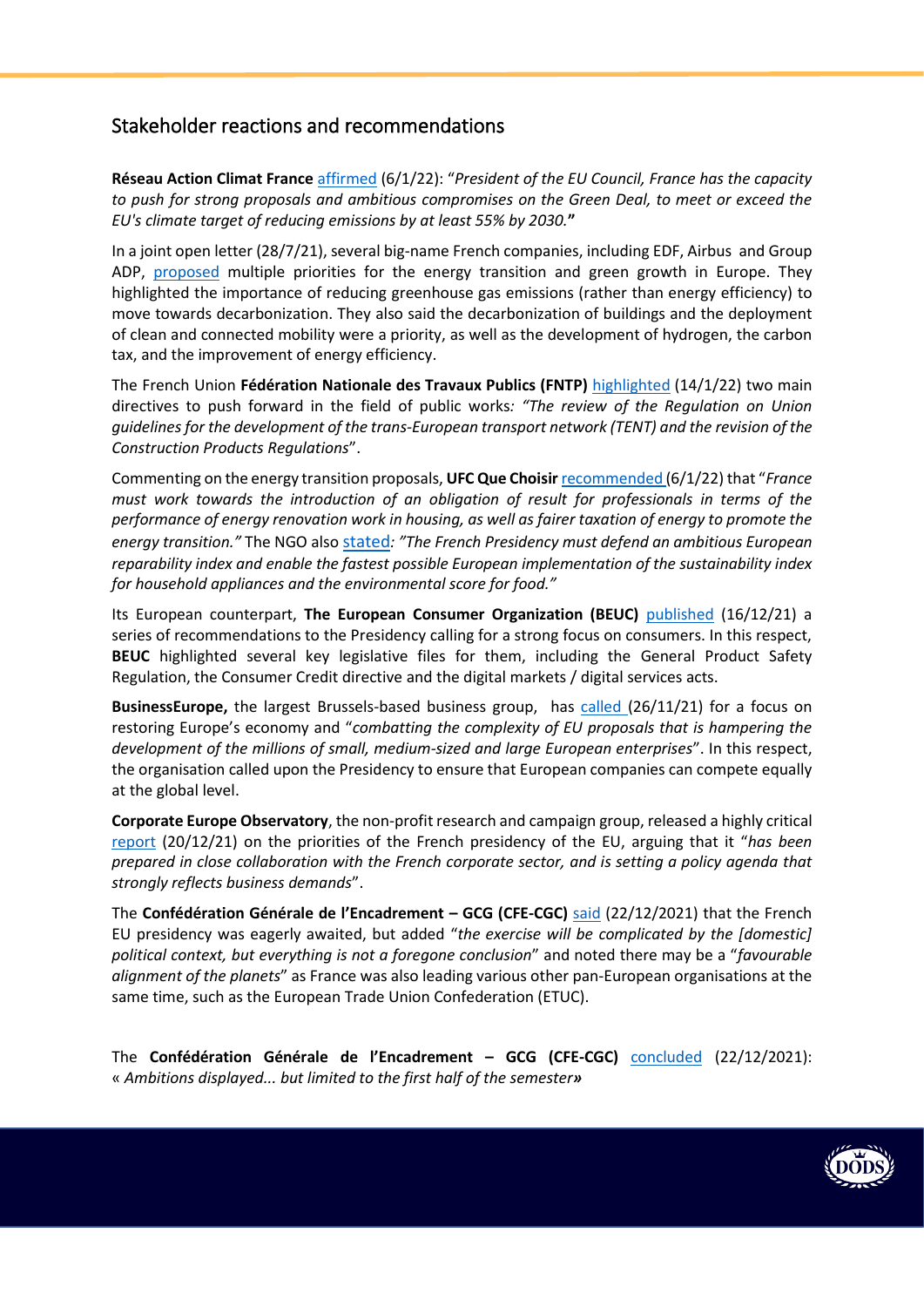## How French presidential candidates view the EU

The French presidency of the Council of the EU coincides with a particularly busy period on the French domestic political calendar with the country due to hold the first and second rounds of the presidential election on 10 April and 24 April followed by legislative elections on the 12 June and 19 June. Depending on how the votes pan out, the country's presidency of the EU could be wrapped up by a different president than the one who launched it. Macron's strong pro-EU views have already become a feature in the electoral campaigns, given the challenge from Eurosceptic parties such as Rassemblement National. A recent survey by polling firm [Odoxa](http://www.odoxa.fr/sondage/emmanuel-macron-pourrait-marquer-des-points-a-loccasion-de-la-presidence-francaise-de-lue-mais-il-lui-faudra-prendre-position-sur-des-sujets-epineux/) shows 63% of respondents said that candidates' proposals on Europe would count in their voting choice, while 32% said they considered the presidency of the EU would be an asset for Macron.

Some presidential candidates have accused Macron of trying to use the French presidency of the EU to further his own campaign for re-election and questioned the timing of the French EU presidency at a time when the country is going to the polls. Although, at the time of writing, Macron has yet to officially declare his intention to run for a second term, he is widely expected to throw his hat in the ring.

This section provides details of the key EU priorities of the presidential candidates:

**Emmanuel Macron**, the incumbent and expected candidate of La Republique En Marche party, has been at the forefront of the French agenda for the rotating EU presidency. His strong support for the EU is well known and he has championed the idea of "*European sovereignty*", as [shown](https://www.elysee.fr/emmanuel-macron/europe) by his statement: "*Europe alone can ensure real sovereignty, our capacity to exist in the world today to defend our values and interests. There is a European sovereignty to be built and there is a need to build it.*" In this logic, the current President of France wishes to: develop "*a common strategic culture*" within the framework of "*Europe of Defence*"; reform the Schengen area to build "*a common area of borders, asylum and immigration*"; achieve carbon neutrality by 2050; create European industrial alliances to develop projects such as hydrogen, nano-electronics, or the cloud; and define a European minimum wage.

**Valérie Pécresse**, the candidate of the Les Républicains (LR) party, has said she [intends](https://www.valeriepecresse.fr/mon-projet/) to defend the principle of the EU in the face of "*populism*", while also stressing the importance of national sovereignty. She has argued that French constitutional law has primacy over European legislation, following the example of Poland. She has also said she wants better management of immigration through a "*Schengen overhaul*", has called for an end to enlargement, particularly with regards to Turkey, and has also spoken of the need for an EU-funded "*Marshall Plan*" for Africa, and support for European public procurement.

**Eric Zemmour**, the candidate of the far-right La Reconquête party, has said he wants France to remain in the EU but come "before Europe", following the example of member states like Hungary or Poland. Zemmour has said he would like to take back control of French borders and reform Schengen, stop any further enlargement of the bloc to the east, and block EU free trade agreements. He has also said he would be ready to leave the European Convention on Human Rights.

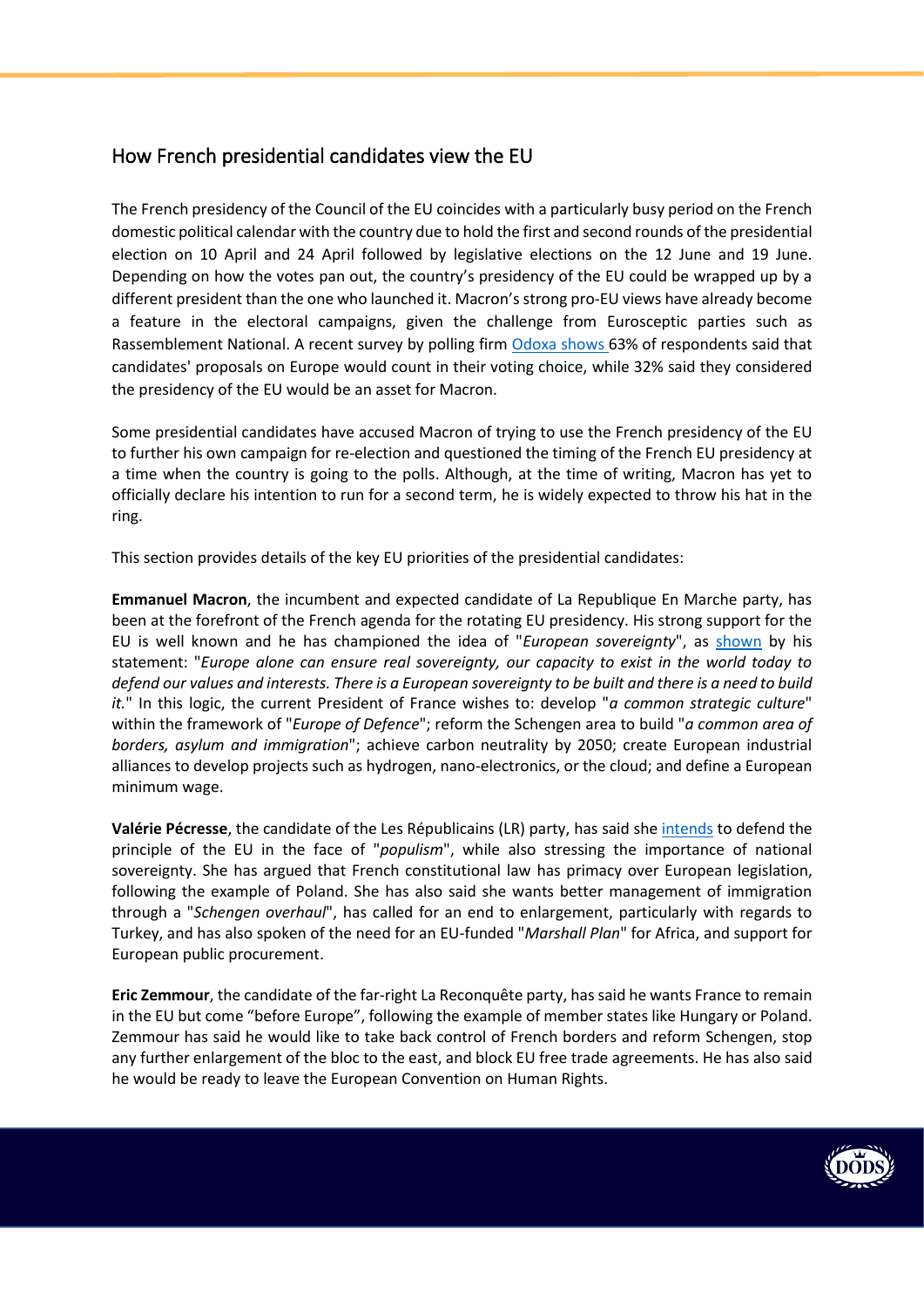**Marine Le Pen**, the Rassemblement National (RN) candidate, has said she now wants France to remain in the EU, but sees the bloc as a "*free association of nations*" with a less powerful European Commission. This represents a significantl[y shift](https://rassemblementnational.fr/telecharger/publications/programme-euro2019.pdf) in her position in the 2017 presidential elections when she lost to Macron after campaigning to leave the EU. Le Pen, who is running for president for the third time, has argued in favour of the primacy of French law over European legislation, and called for a renegotiation of the Schengen agreements and reform of the EU's Frontex border force. The daughter of far-right firebrand and National Front founder Jean-Marie Le Pen, has also said Europe should reindustrialise by associating the major European industries.

**Yannick Jadot**, the candidate for Europe Ecologie Les Verts (EELV), [is in favour](https://www.eelv.fr/bienvivre/leurope-dans-le-monde/leurope-que-nous-voulons/) of an inclusive and federal Europe centred on the European Green Deal and investments for innovation, ecology and employment. He [sees](http://yannickjadot.fr/une-presidence-francaise-de-lunion-europeenne-ecologiste/) the French presidency of the EU as an "*opportunity for France to advance its political priorities for Europe and ecology*", while his party has said it is an opportunity to support the EU's "Fit for 55" package and advance proposals to boost renewable energy, end the production of fossil-fuel-powered cars, and develop alternative fuels and the carbon adjustment mechanism at the bloc's borders. Jadot has argued that economics should be viewed through the prism of climate change, and proposed reform of the EU's Stability and Growth Pact and budget to promote environmental and social transformation. He has also voice[d concern](http://yannickjadot.fr/la-pfue-la-france-ne-doit-pas-mettre-lunion-europeenne-au-service-des-interets-prives/) about the role lobby groups have played in the priorities of the French presidency, in particular partnerships with French car manufacturers.

**Jean-Luc Mélenchon**, the candidate of the radical left La France Insoumise (LFI) party, has said he wants to remove France from certain European treaty obligations, including the Stability and Growth Pact and Treaty on Stability, Coordination and Governance (TSCG). The left-winger has also said he would stop applying the Workers Directive in France, reject free trade agreements, and block any further EU enlargement "*without prior social, fiscal and environmental harmonisation*". He has also said capital movements should be regulated to prevent tax evasion. Mélenchon, who ran in 2017, has again put forward the idea of a "plan A" and "plan B" for France's approach to the EU, but softened his previous approach that France should hold a national referendum on EU membership if the bloc does not accept his proposals for reform. This time his plan A would involve a temporary break with the European Commission pending discussions on reform, and a less aggressive plan B involving a concerted break from certain treaty obligations if his ideas fall on deaf ears in Brussels and among other member states

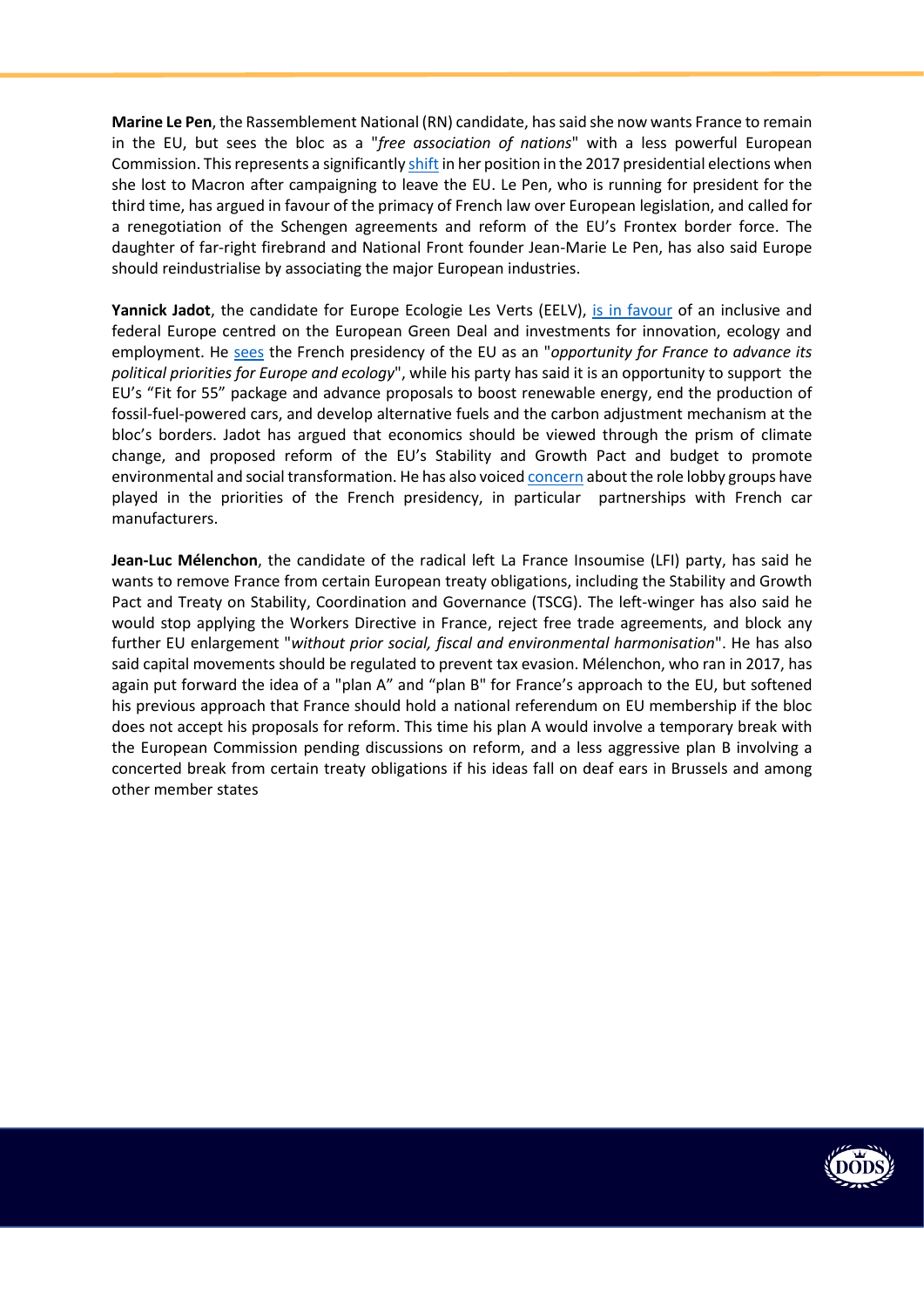# <span id="page-8-0"></span>Key figures of the French presidency of the EU

The following officials are expected to play a key role in the French presidency of the Council of the EU:

French Government

- **Emmanuel Macron**, the President of the French Republic
- **Jean-Yves Le Drian**, the Minister for Europe, and Foreign Affairs
- **Clément Beaune**, General Secretariat for European Affairs
- **Philippe Léglise-Costa**, Head of the Permanent Representation of France to the European Union

French Parliament

- **Sabine Thillaye**, Member of Parliament (MoDem), Chair of the European Affairs Committee
- **Maud Gatel**, MoDem MP, and **Didier Quentin**, LR MP, co-rapporteurs of the information mission on building strategic independence for the European Union
- **Jean-François Rapin**, Senator (LR), Chairman of the European Affairs Committee
- **Pascal Allizard** (LR) and **Gisèle Jourda** (SER) senators, authors of a report "*Can France contribute to the European awakening in a Chinese 21st century?*"
- **Yves Détraigne**, UC Senator
- **Claude Kern** (UC) and **Pierre Laurent** (CRCE), senators, authors of a report "*The inclusion of nuclear energy in the European taxonomy of sustainable activities*".

European Parliament

- **Stéphane Séjourné**, President of Renew Europe
- **Michèle Rivasi**, co-chair of the French delegation of the Greens/EFA group
- **François-Xavier Bellamy**, Chairman of the French delegation of the EPP Group